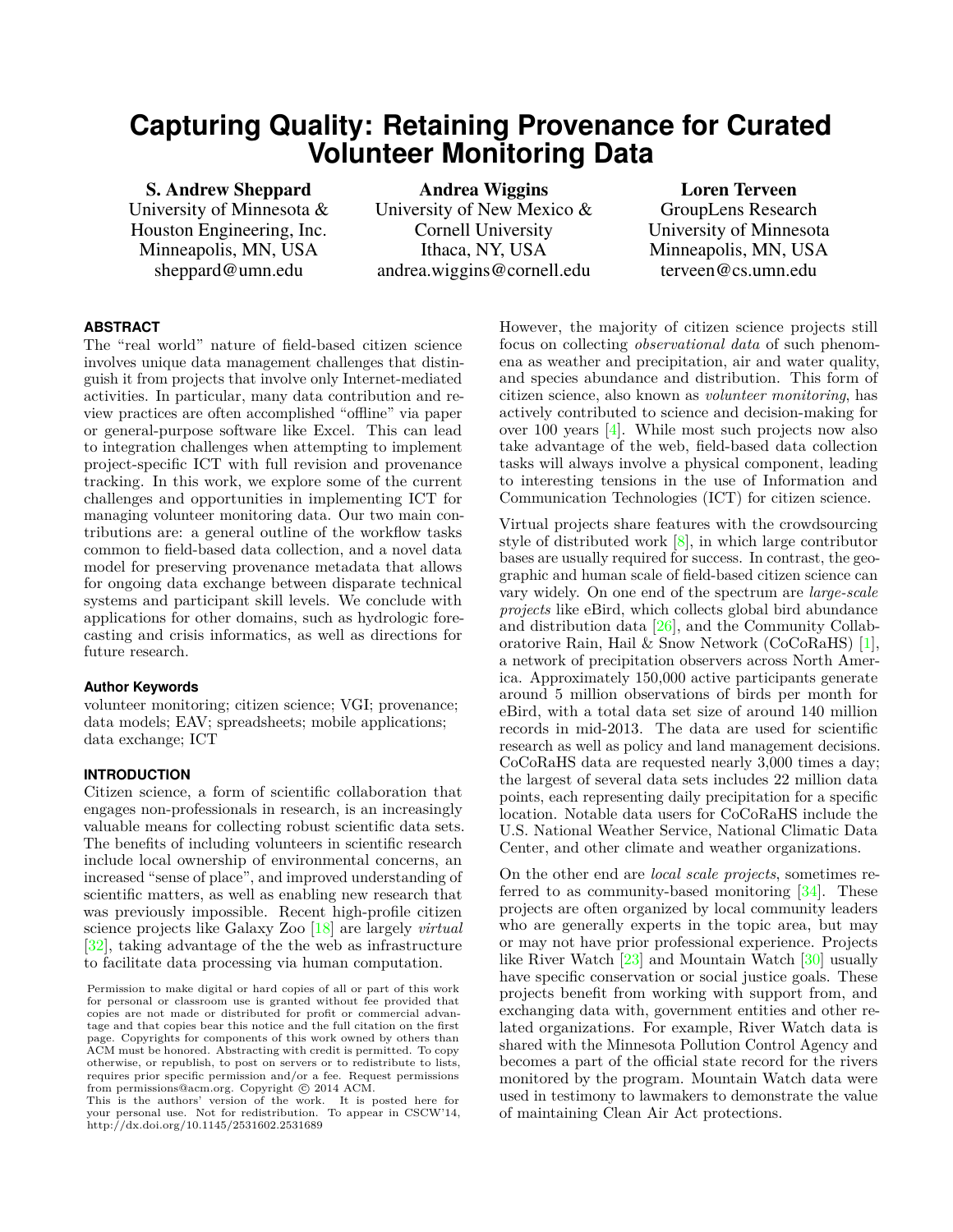Like other aspects of citizen science, the *quality of data* collected by volunteers is an ongoing area of research. Data quality is often critical to achieving project goals, and while it is generally defined as "fitness for its intended purpose" by most field research disciplines [\[9\]](#page-10-3), its precise formulation is inherently context-dependent [\[23\]](#page-11-4).

There are a number of mechanisms for handling data quality in citizen science [\[33\]](#page-11-6). Online projects can often verify results by having multiple volunteers complete the same task. However, in field-based monitoring, the data are much more individualized, containing time and  $location$ -sensitive information<sup>[1](#page-1-0)</sup>. These data are often unique observations of changing natural phenomena; as such, they may not be directly verifiable. An eBird project leader described the act of observation as "the intersection of a person, a bird, a time, and a place," emphasizing that for these data, the observation is never repeatable.

The distributed nature of participation means that supervision is often minimal and organizers must trust volunteers to follow instructions accurately. Thus, there is a strong emphasis on precise *task definition* and training to reduce error and maintain the comparability of data points [\[23\]](#page-11-4), and expert review to validate the data. *Expert review* remains the most popular and broadly used mechanism for data validation in citizen science projects collecting observational data [\[33\]](#page-11-6); therefore, it is the primary focus of our discussion.

The experts conducting data quality review may be volunteers, staff, or affiliated scientists who evaluate incoming data. Among other approaches, data review may take the form of a project leader reviewing data summaries for outliers (e.g., The Great Sunflower Project), an intern entering hard copy data sheets into a database (e.g., Mountain Watch), or a global network of expert volunteer data reviewers using an integrated, customized, distributed data review tool (e.g., eBird).

One might assume that observational data remain unchanged as long as they are recorded as intended by the original observer. In practice, however, *some data do change*, usually through the review process. A common procedure is checking for and flagging or removing outliers. This is not as simple as just marking a record as "invalid", because the initial data review may not be the final word. For example, in some data sets that include species for whom range shifts are observed, outliers might be judged invalid upon initial review. If additional evidence of a range shift accrues over time, however, the original records would be re-reviewed and marked as valid. Where supported, data may also be changed by the individuals who submit it, e.g., due to post hoc development of further expertise, or after communication with a reviewer clarifies an uncertainty.

Finally, the task definition (protocol) itself can change, or multiple protocols may be supported; knowing which protocol and which "version" of the task was in place is necessary for accurate data interpretation. This is particularly important during the early stages of project development, as establishing workable procedures and quality control mechanisms can take several iterations, each of which may require a full field season.

With this in mind, it is clear that projects should ideally track changes to data for a number of reasons:

- for accurate provenance;
- in case future reversal is needed;
- to facilitate process improvement;
- to support participant skill development; and
- to demonstrate scientific rigor through appropriate data documentation.

A number of recent developments in ICT for citizen science have led to promising approaches for managing data. However, the complexity of the data management task means that familiar general-purpose tools like Excel may still be preferred by participants. Even if a project has the resources to build or contract custom ICT for data management, important revisions to the data can and do continue to occur externally.

In this paper, we explore a *general workflow* common to many field-based monitoring projects. We discuss five citizen science projects as examples and identify aspects of data management important to each step of the workflow process. We then present a *new data model* for field monitoring workflows that handles some of the complexities inherent in managing these kinds of data.

# **RELATED WORK**

Technologies supporting public participation in scientific research are swiftly advancing, but with little consideration for the complexities of data management processes. To date, general-purpose ICT rarely support quality control processes such as data review outside of simple moderator approval. Metadata standards focus on documenting data rather than facilitating retention of provenance, and while wikis might seem a suitable solution to some key concerns, most citizen science projects violate the assumptions upon which wikis are built.

# **General-purpose ICT for citizen science**

Despite the centrality of data in these projects, scientific data management is not a skill that project coordinators necessarily bring to the table, nor do partnering scientists or participants. Therefore, guidelines for data management plans, policies, and practices for these projects have only recently begun emerging [\[31,](#page-11-7) [13\]](#page-11-8). Persistent challenges in storing project data and metadata include suboptimal ICT for smaller projects [\[30\]](#page-11-5). Cumulative data sets, such as those produced by ongoing, long-term projects, also defy some of the usual practices in data management because there is no "finished" data product to archive as a standalone object.

<span id="page-1-0"></span> $^{\rm 1}{\rm The}$  location-dependent nature of field observations can also lead to complex privacy issues, which fall outside of the scope of this paper.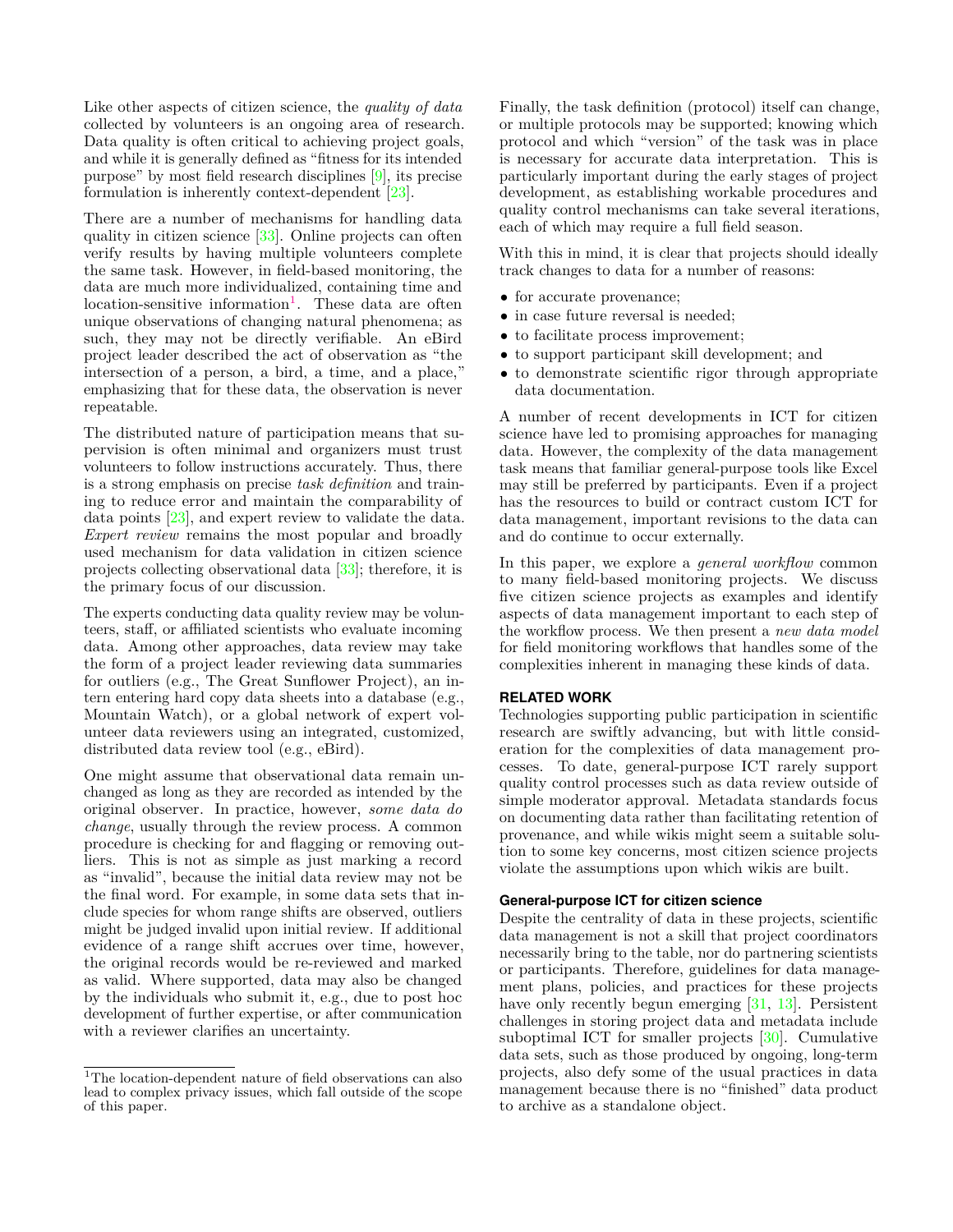**Table 1. Example Citizen Science Projects**

| Project                 | Focus         | Data Type   | Geographic Range            | Organizational Sector             |
|-------------------------|---------------|-------------|-----------------------------|-----------------------------------|
| CoCoRaHS                | Precipitation |             | Measurement U.S.A. & Canada | NGO.                              |
| eBird                   | <b>Birds</b>  | Observation | Global                      | NGO partnership                   |
| Great Sunflower Project | <b>Bees</b>   | Observation | North America               | Academic                          |
| Mountain Watch          | Alpine plants | Observation | New Hampshire               | NGO.                              |
| <b>RRB</b> River Watch  | Water quality |             | Measurement Red River Basin | $NGO \&$ state agency partnership |

Given these challenges, several tools have been developed to make it easier for new projects to get started. Online systems like CitSci.org [\[14\]](#page-11-9), Sensr [\[11\]](#page-11-10), and CrowdMap by Ushahidi [\[15\]](#page-11-11) provide platforms to launch new projects with little or no programming knowledge. However, these systems are also harder to customize for more complex workflows; project leaders must either adapt their workflow to fit the software, pay someone to make modifications to meet their needs, or both.

Other projects like Open Data Kit [\[7\]](#page-10-4) and wq [\[22\]](#page-11-12) offer customizable, open source software platforms for field data collection. These platforms provide an alternative to both "from scratch" development and hosted solutions. wq's modular codebase is designed to support project-specific customization, and the framework did not previously support the complex data management workflow common to many field-based projects. We have provided an implementation of the ERAV data model proposed in this work as an extension to  $wq^2$  $wq^2$ .

#### **Provenance Models**

There have been a number of efforts to create and standardize models for describing the provenance of citizen science and other types of monitoring data. Some prominent examples include Ecological Metadata Language (EML) [\[3\]](#page-10-5), the Federal Geographic Data Committee's Content Standard for Digital Geospatial Metadata [\[2\]](#page-10-6), and the Darwin Core [\[29\]](#page-11-13) - as well as a number of other field-specific metadata standards. More general provenance models for the semantic web include the PROV standard by the W3C [\[5\]](#page-10-7), and the conceptual W7 model [\[19\]](#page-11-14), designed to address the "7 W's" of provenance: what, how, when, where, who, which, and why.

These models can be useful for describing the provenance of monitoring data sets, but they do not fully address the data management challenges we explore in this work. At a superficial level, the goals are slightly different: these models standardize ways to *document* provenance, while the model proposed in this work is intended to facilitate *recording and retaining* provenance data throughout the project workflow. In this respect, the model proposed in this work has more in common with FilteredPush [\[28\]](#page-11-15), as a platform for tracking and incorporating revisions from third parties into scientific datasets.

However, there is a more serious underlying concern. We have observed that in practice, not every party involved in a data exchange can be expected to utilize the recommended metadata standards and software tools. Thus, the model proposed in this work is intended to facilitate the incorporation of revisions to data received from multiple parties, *whether or not* those parties are actively tracking and reporting those revisions internally.

#### **Wikis**

Wikis are a well studied method for maintaining online repositories of community knowledge, with built-in mechanisms for versioning and some provenance tracking. Wikis generally incorporate a timeline or revision history, tracking changes to data with timestamps and usernames. Importantly, old values are preserved and changes can be reverted, supplemented by log messages to explain why data were changed. Previous research has explored the usefulness of revision logs for provenance  $[12, 16]$  $[12, 16]$  $[12, 16]$ , and as a way to evaluate the quality control process [\[6,](#page-10-8) [25\]](#page-11-18). Other efforts work to extend wikis with additional provenance tracking features, for example the Shortipedia project [\[27\]](#page-11-19). The geowiki model [\[17\]](#page-11-20) extends wikis with concepts useful for some citizen science use cases, including the ability to track changes to interdependent objects and fine-tune permissions on a per-user basis.

With these affordances, it may appear that wikis would be ideal for maintaining repositories of citizen science data. However, there are a number of assumptions that limit the usefulness of the wiki model for this case. First, most wiki models assume that once data are in the system, all further editing will happen within the system, so there is generally limited support for offline editing and reintegration. As we will demonstrate, many important review tasks for field monitoring data are accomplished using external systems.

Second, the basic wiki model generally assumes the artifacts being described are relatively stable, and can be objectively described in increasingly better detail through iteration by additional contributors. As noted above, field data collection results in individualized, first-hand observations of changing natural phenomena.<sup>[3](#page-2-1)</sup>.

<span id="page-2-0"></span><sup>2</sup>See <http://wq.io/vera> for more details.

<span id="page-2-1"></span><sup>3</sup>This observation has been explored in previous work as a distinction between *descriptive* versus *experiential* volunteered geographic information  $\left|22\right|$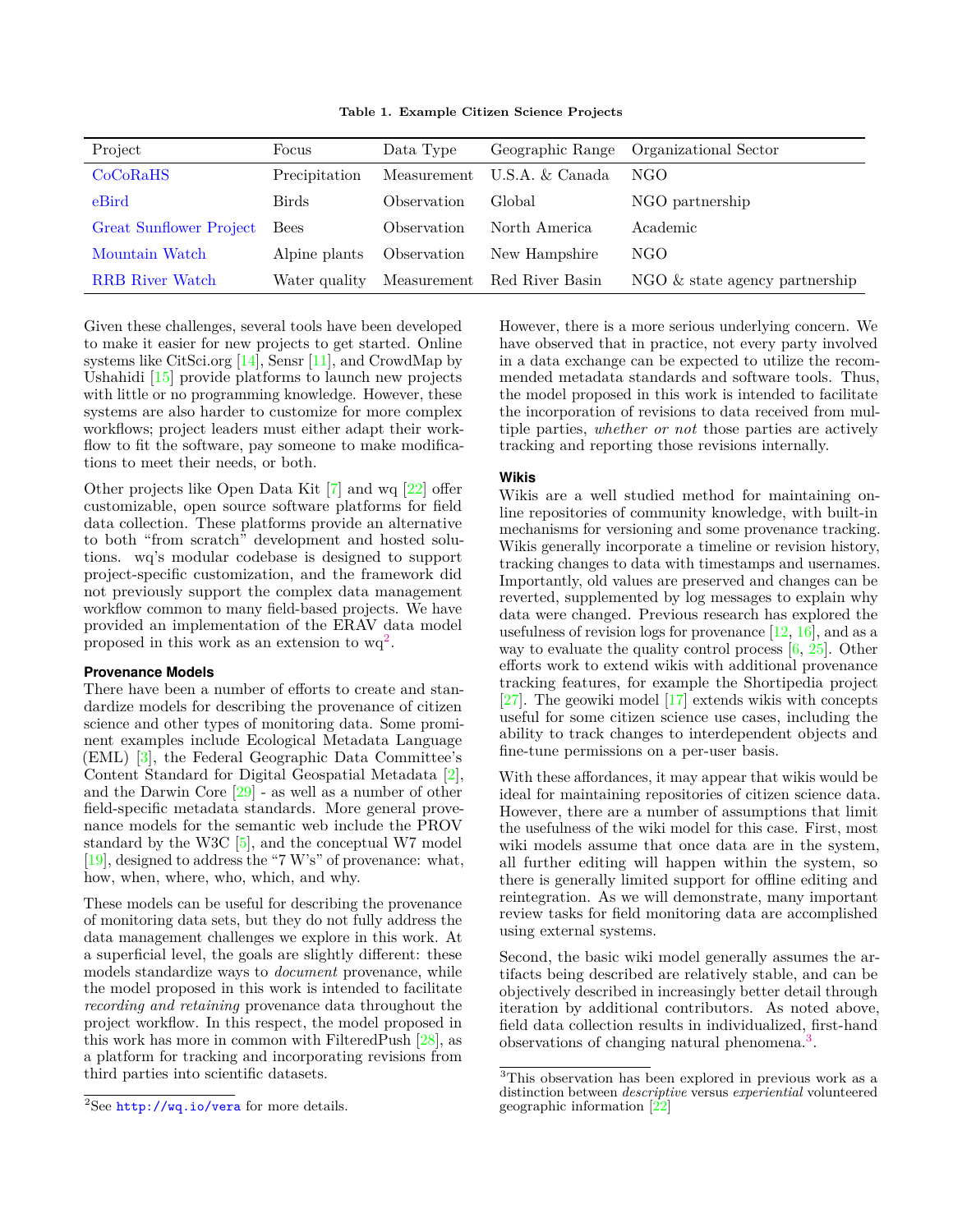

**Figure 1. The field monitoring workflow. Arrows represent the flow of data and metadata between and during subtasks. (Lab analysis is relatively infrequent in citizen science projects.)**

Wikis generally have poor support for time series data because the main timeline most wikis track is their own revision history. Handling time-sensitive data effectively is a general challenge given the multiple potential interpretations of time and history [\[21\]](#page-11-21).

Wiki rules and norms are interactively worked out within the wiki and versioned like other wiki objects. Citizen science protocols, by contrast, are well-defined in order to support scientific rigor, with the primary data collection tasks usually occurring offline. These procedures change only when necessary, and with careful consideration. The quality of an individual observation must be evaluated according to the task definition in place at the time of observation, as opposed to the task definition currently in place (which may differ). Data entry is typically a secondary task, separate from data collection, sampling, and other field-based tasks, which can reduce the rates of data submission. Finally, wikis frequently are not adequately usable for project participants, many of whom struggle with fairly simple UI-driven sites [\[30\]](#page-11-5).

#### **THE FIELD-BASED MONITORING WORKFLOW**

In this section, we explore aspects of the data management workflow common to many field-based monitoring projects. We give examples of each step in the process and draw general conclusions about ICT requirements for these projects.

#### **Methods**

The empirical data informing the inductive model development presented here were collected for two prior studies of citizen science projects [\[23,](#page-11-4) [30\]](#page-11-5) and preliminary data from a third unpublished study. These independently conducted studies employed qualitative field research methods and shared a primary focus on *data management processes* and *ICT infrastructures* in citizen science projects. Data sources included interviews with project organizers, internal documents such as database schemata, and longitudinal participation and observation documented via field notes. Each study included

standard procedures for ensuring research quality; for example, project leaders were invited to review and correct the penultimate drafts of analyses.

As such, the data sources and thematic focus of these studies were highly compatible. Further, the combined cases are reasonably representative of the known population of North American citizen science projects that focus on field-based data collection [\[30\]](#page-11-5). From a theoretical sampling standpoint, they also maximize diversity across several key project characteristics, while remaining comparable due to similar participation structures and levels of project maturity. As shown in Table 1, the projects discussed in the current work originated from diverse scientific domains in a variety of organizational structures. They operated at geographic scales ranging from local to global, with average contribution rates ranging from well under 7,000 data points per year to over 7,000 data points per hour.

#### **The Workflow**

The process of collecting and processing field data in a citizen science project is summarized in Figure 1. We describe a general workflow, noting that each citizen science project has its own specific variations to accommodate.

#### *Task Definition*

The monitoring task is usually defined by a project coordinator/domain expert, sometimes with participant input. Precise task design is critical for data quality and meaningful evaluation metrics [\[23\]](#page-11-4). Task definitions generally include step-by-step protocols for collecting data and explanations of targeted parameters.

For example, the CoCoRaHS task includes reading a rain gauge and (in winter months) melting snow samples to measure snow water equivalent. The River Watch task follows a more complex protocol based on professional monitoring processes, including readings with a chemical probe (sonde). Ideally, the task definition is digitized and stored in the project archive. In practice, it is documented primarily in the form of instructions to participants.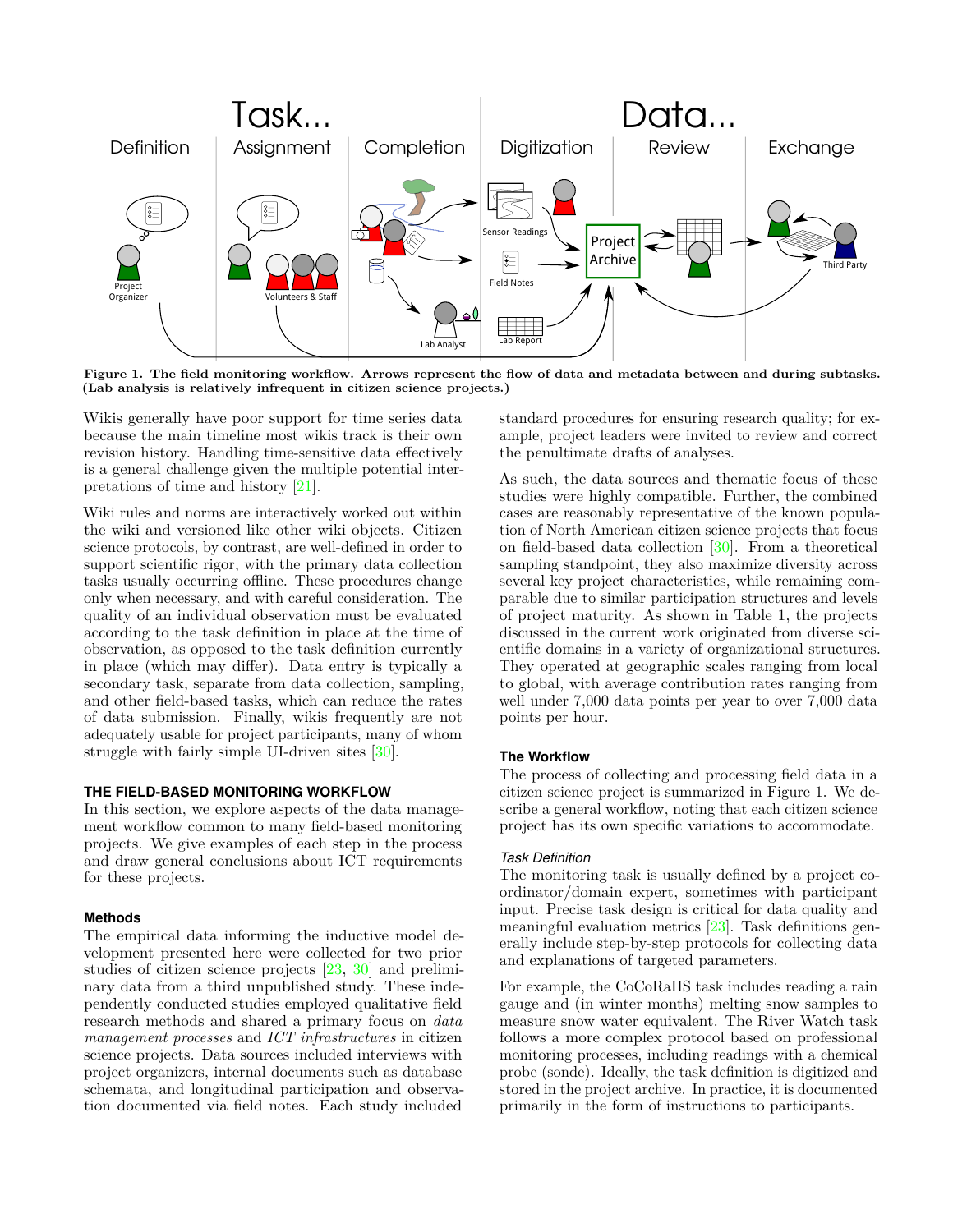# *Task Assignment*

Once volunteers agree to participate and have completed any necessary training, task assignment usually includes selecting the location(s) for collecting data. Participants typically make observations in areas near their home or school due to the practical constraint that volunteers must be able to readily access observation sites.

Participants may be assigned specific individual sites to monitor (River Watch); or they may report on data for established shared observation sites, such as permanent plots for plant species (Mountain Watch); or they may select a location in their yard (CoCoRaHS, The Great Sunflower Project); or they may make observations anywhere the phenomenon of interest is present (eBird and numerous others). In most cases, observation locations chosen by participants are resolved to a latitude and longitude based on a street address or a pin dropped on an online map.

The assignment step may also include training and/or distribution of equipment, where appropriate. In some projects, training is self-paced using online materials; in others, in-person workshops provide opportunities to learn more complex participation processes. For a few projects, training is limited to instructions for data entry: through self-selection, eBird participants are typically already "trained" in key skills for bird detection and identification, and need only learn the conventions of the eBird system.

#### *Task Completion*

Once protocols are defined and locations assigned, it is up to the volunteers to head out into the field to collect data. This step is referred to as the *event* in our proposed data model. As noted above, this is "the intersection of a person, a bird, a time, and a place" for eBird. Similarly, a River Watch sampling event is the combination of a sampling team, a time, and a predetermined site along a stream.

While CoCoRaHS and River Watch incorporate measurements from specialized sensors into their workflow, eBird, the Great Sunflower Project, and Mountain Watch each require nothing more than field observations written down on paper. Very simple task definitions are increasingly common among citizen science projects, because most organizers report a direct tradeoff between task complexity and volume of data contributions.

#### *Data Digitization*

Ideally, all information for each observation would be uploaded into a centralized system immediately as a single report for instant validation and change tracking. In practice, the conversion of data from field notes into digital form often does not happen instantly. Data entry is sometimes substantially delayed because participants consider it an unpleasant or undesirable task; this is a universal challenge for projects that require a separate data entry step. In some cases, participants intentionally delay data submission due to concerns over data visibility for sensitive species and breeding animals.

It might seem that replacing paper-based data entry with a mobile app would streamline the process and facilitate instant validation and provenance tracking, but there are some notable barriers to consider. Some contributors will always be more comfortable manually recording data in the field, or hard copy record retention may be required for quality assurance or legal purposes, making mobile entry an unwanted extra step. Not all contributors own smartphones or other technologies such as GPS devices. In some projects, the primary contributor group is older adults, the demographic with lowest smartphone adoption [\[24\]](#page-11-22). Under a variety of circumstances, bulk upload can be the most feasible way to entice volunteers to contribute larger volumes of data.

Collecting data in the field is subject to the conditions of the field. Technical constraints can limit the usefulness of smartphones (e.g., off-grid usage must be accommodated), but sometimes using electronics is simply impractical due to screen glare, inclement weather, or incompatibility with the flow of activities. In addition, most projects are poorly positioned to manage an additional platform (or three) for mobile data entry. Although the use of HTML5 can facilitate cross-platform deployment [\[22\]](#page-11-12), the mobile workflow adds complexities that can be challenging to address. Further, external partners may not be able to adapt to new technologies.

Even when new technologies can be incorporated, integrating the collected data into a single submitted record is still challenging. Unannotated digital photos may require later manual matching to field data. For measurement projects like River Watch, chemical sensor readings must be transcribed manually (though newer sensors will support direct data transfer). When lab samples are involved, the original field report must be associated with a lab report created after the fact.

#### *Data Review*

In order to ensure the quality of the project results, incoming data is often reviewed to the extent feasible. Large projects like eBird may use algorithmic flagging of outliers – as defined by the data themselves, where possible  $[10]$  – to automatically identify data points that require expert review. Review is conducted by domain experts; for example, eBird's network of approximately 650 volunteer reviewers use both online and offline tools and resources for data review. Most reviews are readily completed within the custom review interface, but during spring migration, when an especially high number of records are flagged each year due to early movement of some species, bulk review is more feasible. Reviewers sift through data in Excel to manage these large batches or identify more nuanced data problems, and then update records via eBird's online review interface (re-upload of edited records is not supported.)

In smaller projects without resources for such systems, data filtering algorithms are enacted by hand, often with Excel. These manual procedures are rarely adequately documented to make the data processing itself repeatable.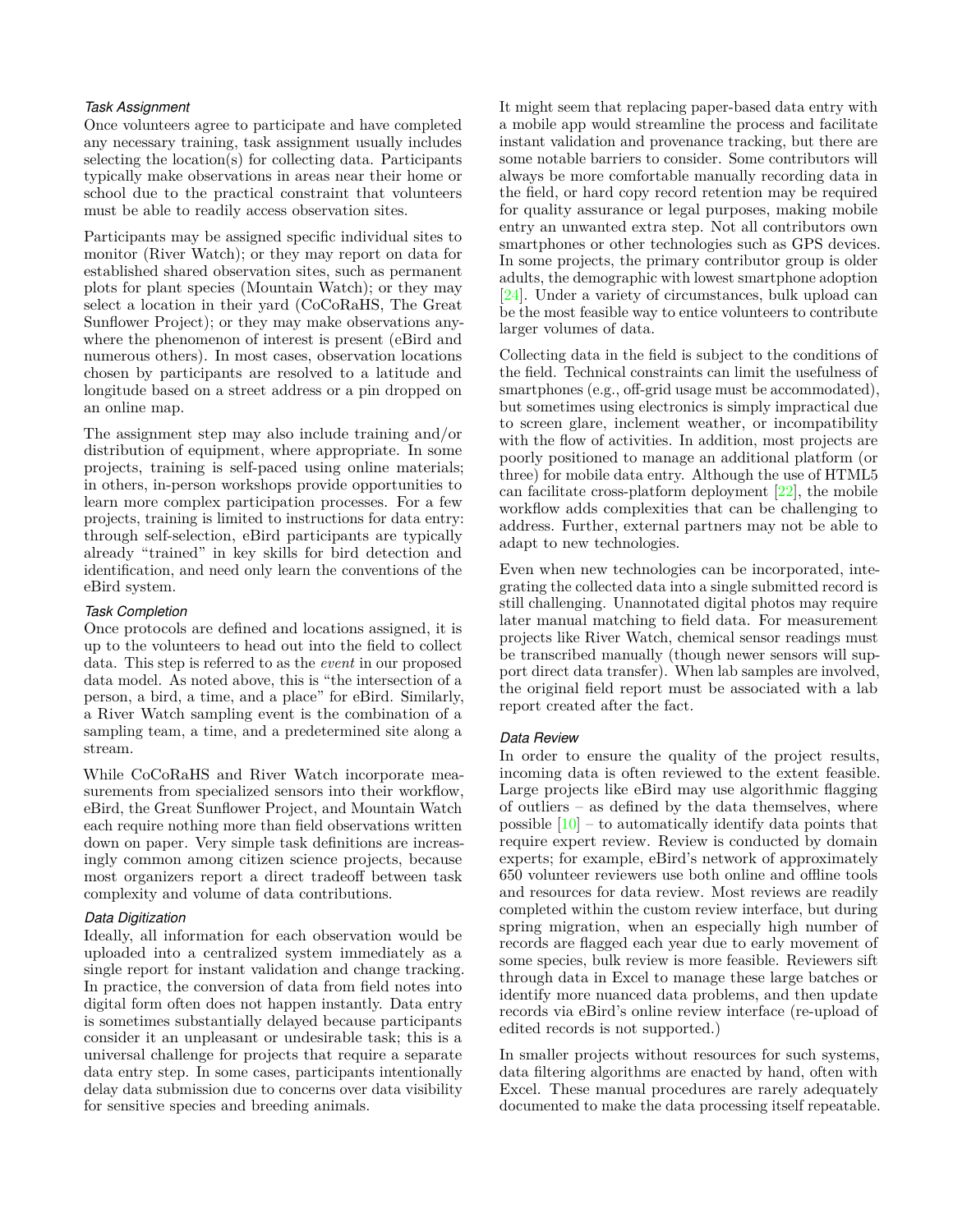For example, River Watch data is reviewed by a core team of 3-4 staff. While the project's custom ICT does support some simple range validation checking, making corrections to bulk data while importing it has been a cumbersome task. Thus, most of the review to identify and remove outliers still happens in Excel, and reviewers generally prefer to wait to import anything until after they have fully reviewed the data they receive. As a result, potentially valuable information about the review process is lost, as is the ability to easily reverse a decision to discard an outlier when reversal is warranted.

#### *Data Exchange*

An important part of enabling data use is facilitating exchange with third parties. Data are often exchanged using a standard or agreed-upon format. For example, River Watch monitoring data is sent annually for incorporation in the Minnesota Pollution Control Agency's master database, using an Excel spreadsheet with a layout based on the STORET standard. In addition to less formally structured download files, eBird data packages are made available in Bird Monitoring Data Exchange (BMDE) format, an extension of Darwin Core metadata standards, which was collaboratively developed with the Avian Knowledge Network to permit data exchange among partners.

In some cases, third parties may comment on or even modify data within their systems as part of an ongoing review process. This is certainly true for River Watch, and it has traditionally been difficult to ensure that these changes are replicated across databases. This challenge is addressed in the new data model proposed in this work.

#### *Task Refinement*

Finally, as the project evolves, the core tasks will often be refined. A new measuring tool may become available, for example, or a task is simplified to make it accessible to a larger audience. Data users and contributors often request modifications to protocols to better fit their needs. For example, in 2012 River Watch (and other similar programs in Minnesota) switched from measuring water clarity with T-Tubes to using Secchi tubes. The protocol and data structure is nearly the same, but Secchi data is treated as a different parameter for provenance purposes. Although eBird's three primary protocols remain unchanged since the project launched, 20 additional protocols appear in the data set, most of which address specific needs for projects coordinated by partner organizations.

Coordinators may also find that the way volunteers execute tasks differs from their expectations, leading to a retooling of procedural details to support more consistent task completion. For example, The Great Sunflower Project switched from 30-minute sampling on Lemon Queen (*Helianthus annus*) sunflowers exclusively (2008), to 15-minute sampling (2009), to 15-minute sampling on Lemon Queens plus a selection of common garden species  $(2010)$ , to 5+ minute sampling for any flowering garden

# **Observation**

| Location:    | E. Creek             | <b>Observation Metadata</b> |
|--------------|----------------------|-----------------------------|
|              | Observed: 2013-05-29 |                             |
| Contributor: | Alex                 |                             |
|              | Entered: 2013-05-30  | - Provenance Metadata       |
|              | Modified: 2013-05-31 |                             |
| Status:      | Valid                |                             |
| Appearance:  |                      |                             |
| Temperature: | 15                   | Data                        |

**Figure 2. Example** *single-table* **model for representing an observation. Note that "single-table" here refers only to the structure of the observation data, as there would typically be separate Contributor and Location entities, which are represented here as text values for simplicity.**

species  $(2013)$ . This is neither atypical nor slow development for a new participation protocol in field-based citizen science.

Supporting changing task definitions is a common challenge for ICT in citizen science. Without careful planning, project development can be stymied by static platforms that cannot adapt to changing project needs without additional (often unavailable) programming effort. Even more flexible data models typically fail to retain the information necessary to evaluate historical data properly. This can lead to erroneous assumptions about data and misinterpretations that can have serious consequences, e.g., inappropriate land use recommendations for managing endangered species habitat. Managing changes to task definitions is another challenge addressed by our proposed data model.

# **Key observations**

Field monitoring data often starts its life "offline" and may also be reviewed and edited offline. Despite evolving ICT capabilities, it is not reasonable to expect that all contributors will use a custom system for all editing and review practices. Especially when third parties are involved, there is simply no way to ensure that every important revision to the data will happen inside of a project's ICT system.

With this in mind, we suggest that rather than building a custom platform that supports every conceivable data review operation, it may be more valuable to build a system that is robust against *multiple imports and exports* to and from external formats. That is to say, data import is more than just a bootstrapping feature until developers can implement a full-featured data management platform, then train contributors to perform all data modification within it, where changes can be directly monitored. Instead, the ability to import new *and modified* data from external formats is, and will remain, a core part of the workflow. This can be due to contributor preferences, and to parts of the workflow not fully under project control, like data exchange with third parties.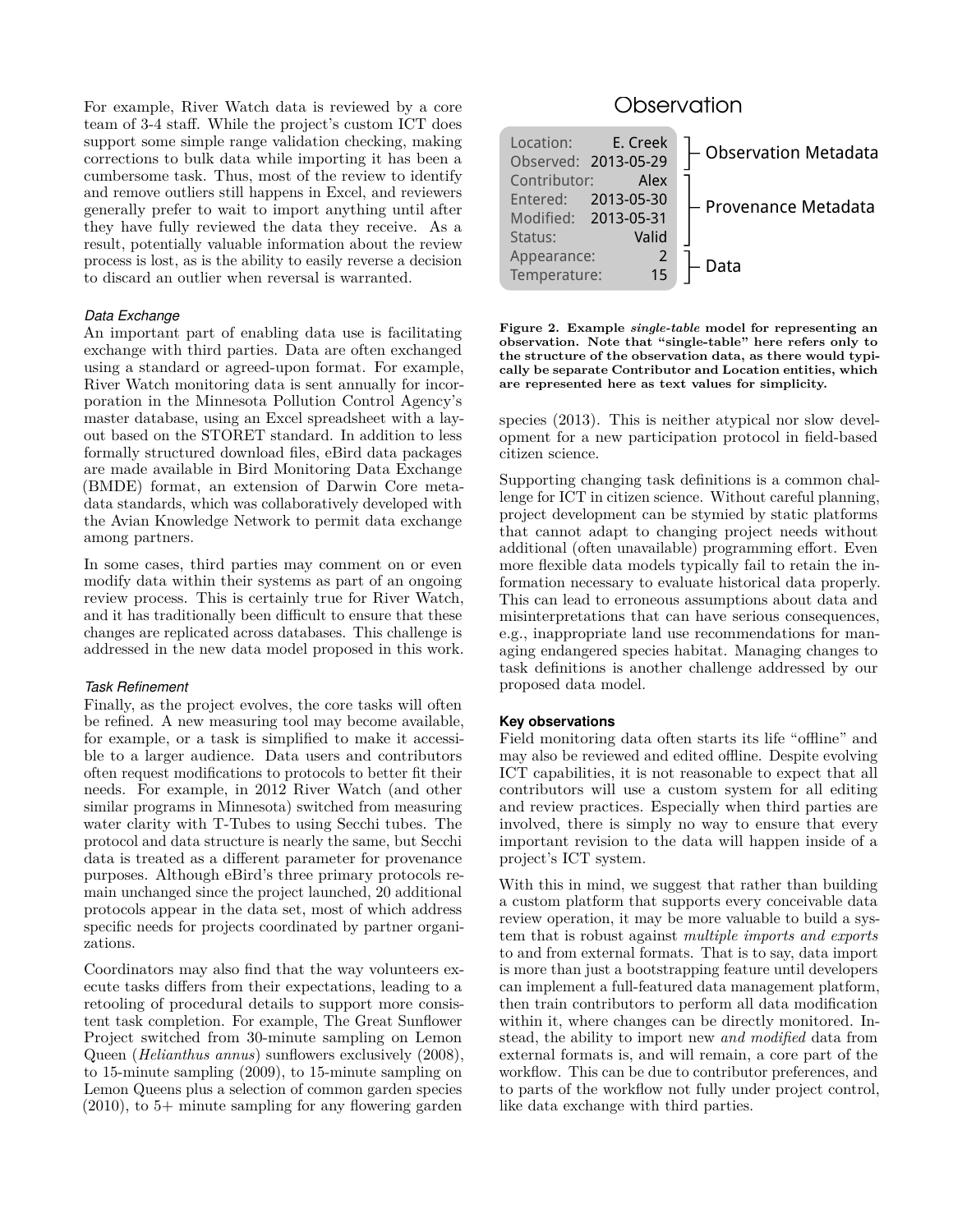

**Figure 3. Simplified** *Entity-Attribute-Value* **model for field observations. Each rectangle represents a row in a table. Arrows represent parent-child relationships; some primary and foreign key columns are not shown.**

In particular, the good old spreadsheet is how many scientific project contributors prefer to work with data [\[20\]](#page-11-23). Normalized data models and sophisticated apps are not necessarily seen as useful, even if there is a demonstrable overall benefit. Volunteers are rarely eager to learn new software, and data management tasks are a hurdle to participation for many individuals. Generally, our internal data model should account for the needs of contributors who are unconcerned about internal data models and just want to participate in science.

Certainly, there is great potential for mobile devices to be harnessed as a way to improve data quality and submission rates<sup>[4](#page-6-0)</sup>. However, mobile technology is not a panacea, and in many projects, mobile entry should not be the only contribution option. A more holistic approach should incorporate new technologies where appropriate (and possible), but also allow for more traditional ways of handling data, with the understanding that technology is just one part of the larger process [\[30\]](#page-11-5). Toward that end, we propose a new data model that flexibly integrates data from both bulk import and mobile field entry workflows.

# **PROPOSED DATA MODEL**

As we have discussed, data management for field-based observation is a nontrivial task. Most existing generalpurpose platforms do not track changes to data, and wikis are not particularly well suited for field observation data. Even tailor-made platforms struggle with adequately maintaining history. An ideal data model would track changes to data and task definitions, allowing accurate analysis of historical data. Importantly, *the model must handle the data import task robustly and repeatedly*, by matching incoming records to data already in the database.

We propose a novel data model that has these characteristics, and hope that it will be useful to implementers of ICT for citizen science projects. We demonstrate the derivation of the new model by way of example. As a starting point, Figure 2 shows a simple "single-table" model for storing incoming observations.

The model contains a number of metadata attributes that are important for provenance, as well as the actual recorded values for the observation. Note that there are three different types of data being stored: Observation metadata, describing when and where the observation took place (Location, Observed); Provenance metadata, tracking the process of entering and maintaining the record within the ICT (Contributor, Entered, Modified, Status); and Data, or the actual values being reported per the task definition.

The single-table model conceptually matches an intuitive understanding of the task definition, and could easily be implemented in web and paper forms for entering the data. This database model is used by a number of projects, including CoCoRaHS, but can be inflexible to evolving project needs.

For example, a subset of River Watch participants now collect both precipitation and frost depth information during the winter months when streams are frozen [\[22\]](#page-11-12). The precipitation data is a natural fit for CoCoRaHS and so is shared with the program. However, there is currently no place in the CoCoRaHS database to record frost depth, which falls outside of the original scope of the project. Asking CoCoRaHS staff to add additional database columns and interface elements for the sake of one subcommunity is not reasonable, so as a workaround, these additional data were submitted to CoCoRaHS in the "comments" field, limiting its usefulness. Work is currently underway to explore the potential of applying the more flexible database model proposed in this work to CoCoRaHS.

In general, whenever a project task definition expands to include additional data fields, the project will need to have a developer add additional columns to the database and update hard-coded application logic. If an existing parameter definition changes in a way that will affect the meaning of the associated values, old data is either "upgraded" via computational means, or a subtle break in the data between the "old" and the "new" data is created.

#### **EAV: Tracking Changes to the Task Definition**

The entity-attribute-value model (shown in Figure 3) is a common way to address these flexibility issues. The EAV model is necessarily used by general-purpose platforms like Ushahidi to support custom task definitions. However, it is also useful for project-specific ICT systems.

<span id="page-6-0"></span><sup>4</sup>For example, the eBird team have noted that the BirdLog mobile app has dramatically increased submissions by core contributors.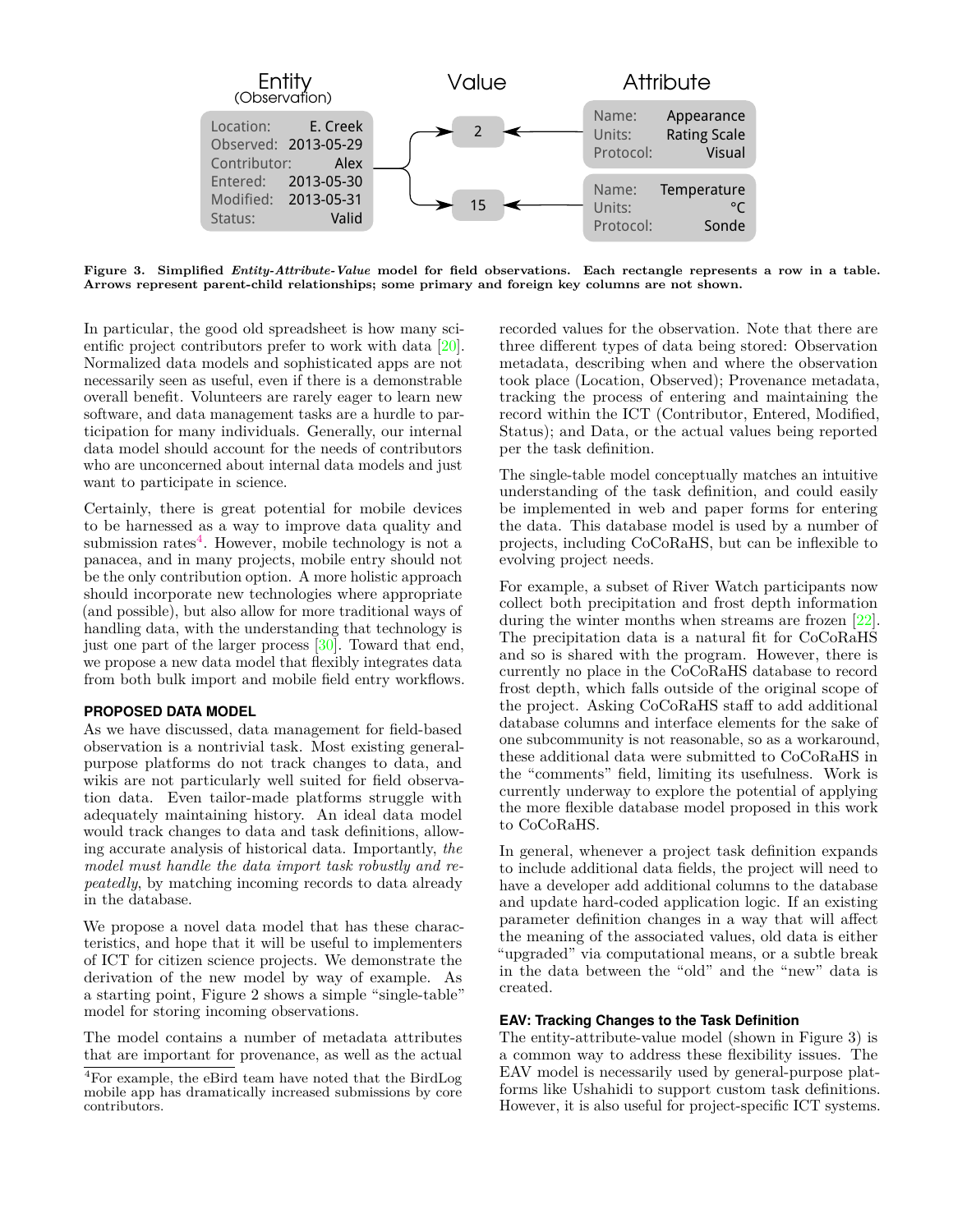

**Figure 4.** *Entity-Report-Attribute-Value* **example showing two versions of a report. In this case, all editing happened within a web interface, making it possible to automatically deprecate the old report.**

For example, eBird's internal database model includes a *Checklist* (Entity), *Species name* (Attribute), and *Ob-*servation (Value)<sup>[5](#page-7-0)</sup>, the latter being the number of birds seen for a given species at the date and place represented by the checklist. Similarly, River Watch and other water quality projects' data are typically structured as a series of *Sampling Events* (Entities), each containing *Results* (Values) for a number of predetermined (but flexible) *Parameters* (Attributes).

By managing attribute definitions in their own table, systems designers can allow more flexibility to customize and maintain the task definition as needed. This table can also store useful metadata about each parameter (e.g., units and sampling methods) rather than hard-coding it in the application. When implementing EAV generally, it can sometimes be a challenge to determine which items to implement as attribute-values and which to leave as "normal" fields on the entity. In this case the distinction is relatively simple: metadata should generally be defined as part of the entity, while the observation or measurement data should be implemented as attribute-value pairs.

The EAV approach can also be applied as a simple but effective way to "version" task definitions, simply by creating additional attributes, though this capability is rarely exploited. New incoming observations could be associated with new attribute definitions, while leaving the existing data as-is. Where possible, it may be useful to define a mapping from the old values to the new values, but this can be done without actually changing prior data.

For example, when River Watch switched from T-Tubes to Secchi Tubes, one of the project coordinators was able to create a "Secchi Tube" parameter definition without developer intervention. While there was general agreement that the parameters should be kept separate in the database, River Watch organizers and participants wanted to evaluate their Secchi and T-Tube data on the same chart, as if they were the same parameter. This was facilitated by defining a relationship between the old and new parameters, indicating that they were numerically equivalent and could be graphed on the same scale.

#### **ERAV: Tracking Changes to Observation Data**

The EAV model is useful for supporting and tracking changes to the task definition. However, as we noted, individual observation records can also be changed during the review process, and these changes should ideally be tracked as well. With the model in Figure 3, if data is modified, the only indication that anything has changed is the *modified* column; the replaced data is lost entirely.

In a wiki or similar versioning system, a *version* field on the observation could be incremented whenever data change, automatically marking the previous version as *deleted* on each new save.[6](#page-7-1) However, this assumes that revisions are done sequentially, within the system, and that there is always only one active (non-deleted) version of the observation. As noted earlier, there can be two or more records created for the same observation, especially if there is lab work involved. We need a way to group these into a single entity for analysis, while maintaining the separate provenance information for each record.

To accomplish this, we propose a new model, ERAV, which separates the *event* (the actual observation) from its provenance record. The *event* entity retains metadata about the observation (e.g., site, date observed), while the metadata about provenance (e.g., observer id, date/time entered, review status) is moved to a separate *report* entity. *This approach enables maintaining multifaceted provenance data for the same event.*

As Figure 4 shows, whenever a report is changed within the system, a new version is created and the prior one is marked as deleted, much like in a typical wiki. Note that an explicit *last modified* column is no longer needed, as it can be derived from the *entered* date of the most recent report. As with EAV, the actual observations/measurements are recorded as attribute-value pairs. Importantly, these attribute-values are internally associated with each report, rather than the event.

To the casual data user and for most data analysis purposes, the event/report distinction is unimportant. For

<span id="page-7-0"></span> $5$  Note that "observation" as used elsewhere in this work refers to the entity (or checklist in eBird's case).

<span id="page-7-1"></span> ${}^6\mathrm{Note}$  that "deleted" is really just a value for the  $status$  field; an actual SQL DELETE would cause historical data to be lost, contrary to the goals of the versioning system.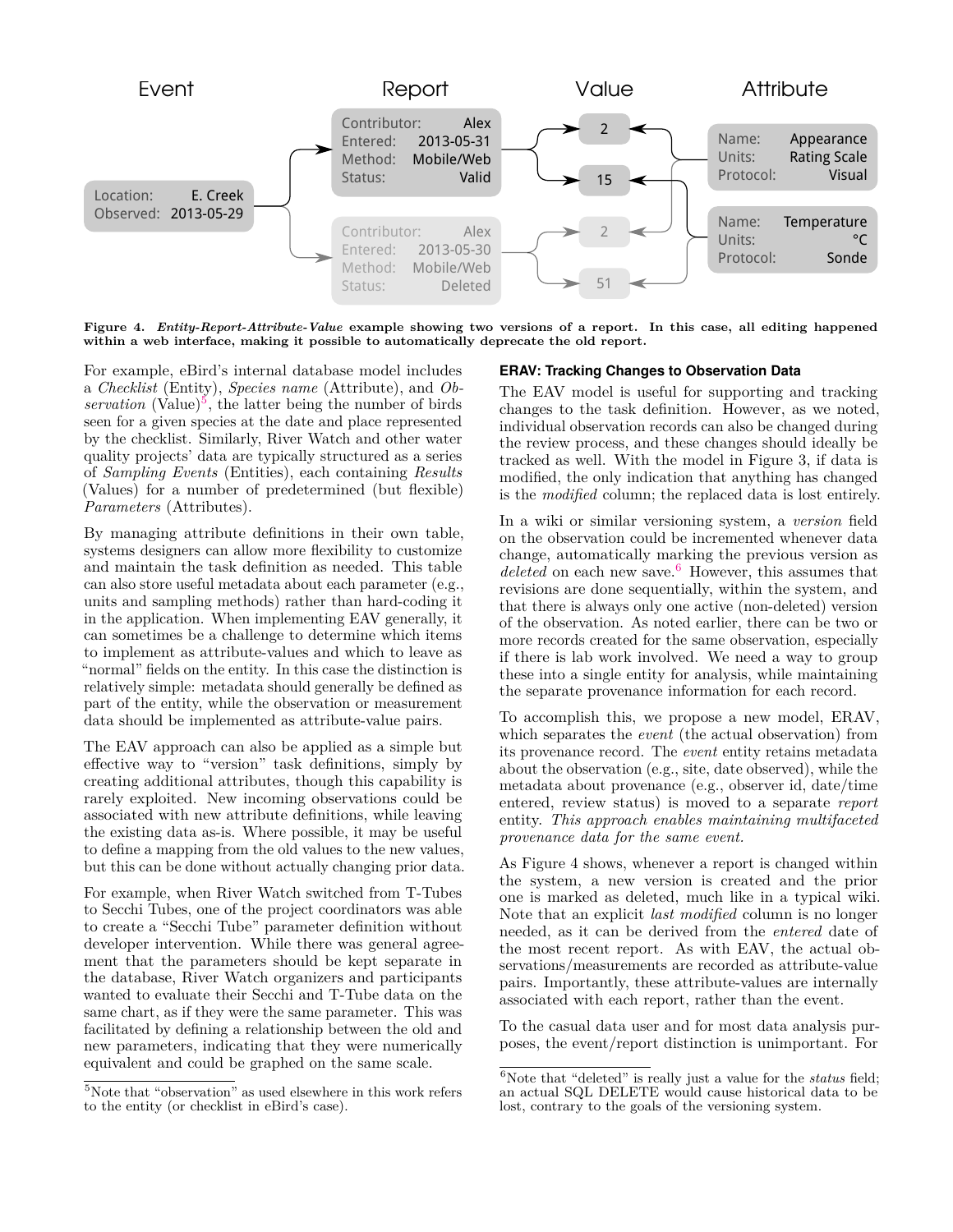

**Figure 5. Resolving report information into a single "event" view. Some of the event data was imported from Excel more than once, leading to ambiguity. (For clarity, only currently active reports are shown.)**

many common use cases, the attribute-values can be displayed as if they were directly associated with the event. This trick allows provenance metadata for various attribute values to be maintained internally as part of each report, while presenting a single conceptual *event* entity for analysis purposes.

# *"Merging" Reports & Handling Conflicts*

When information about an event is created or modified outside of the system and then imported again, we cannot necessarily assume that any existing reports for the event should be deleted. For example, the incoming report may contain only supplemental data or a single additional attribute that was previously missed by mistake. Reports can also contain lab data associated with corresponding field reports, which would previously have been manually merged, obfuscating provenance metadata in the process. In the new model, the contributor can simply upload the new file; if the observation metadata matches, new reports are generated with the additional attribute-values, which are displayed together with the previously entered values as though all were directly associated with the event. This feature can be thought of as "merging" reports, though the actual data is not combined internally.

Even when the new data contains complete observation records, automatically deprecating older reports may not be desirable. Certainly, when reviewers have already validated a bulk dataset offline, they prefer to avoid manually confirming each change, and instead want the system to re-import and accept their new values without question. On the other hand, if a third party conducted the review, the person responsible for re-importing the data may want to "re-review" each change separately.

The main point here is that the appropriate time to resolve differences between versions is context, task, and contributor-dependent, so *the model must allow for ambiguities*.

This allowance can lead to discrepancies between attribute values for active reports, particularly if the incoming data set is an update to existing events incorporating data that was reviewed offline. The terminology of the conceptual model provides a convenient way to describe this situation: *conflicting reports*. This term can be used to alert contributors of the situation, where appropriate, but forcing contributors to deal with conflicts as soon as they are discovered is not always practical. Instead, the system may need to allow for ambiguities remaining in the dataset indefinitely. *This is the key difference between this model and traditional wiki models.*

Figure 5 demonstrates a number of possible outcomes when multiple imported reports describe the same event. If two active reports for an event contain values for different attributes, the data is merged without issue. Even if the reports contain values for the same attributes, the data can be merged as long as the values are also the same. However, conflicting reports must be handled differently according to the use case and skill level of each contributor.

For those only interested in using the data for analysis, conflicts can be smoothed over with a simple heuristic, as demonstrated by the Temperature value in Figure 5. By assigning a relative *authoritativeness* value to each report (e.g., the most recently *entered* report can often be treated as most authoritative), we can defer to the value from the most authoritative active report containing that attribute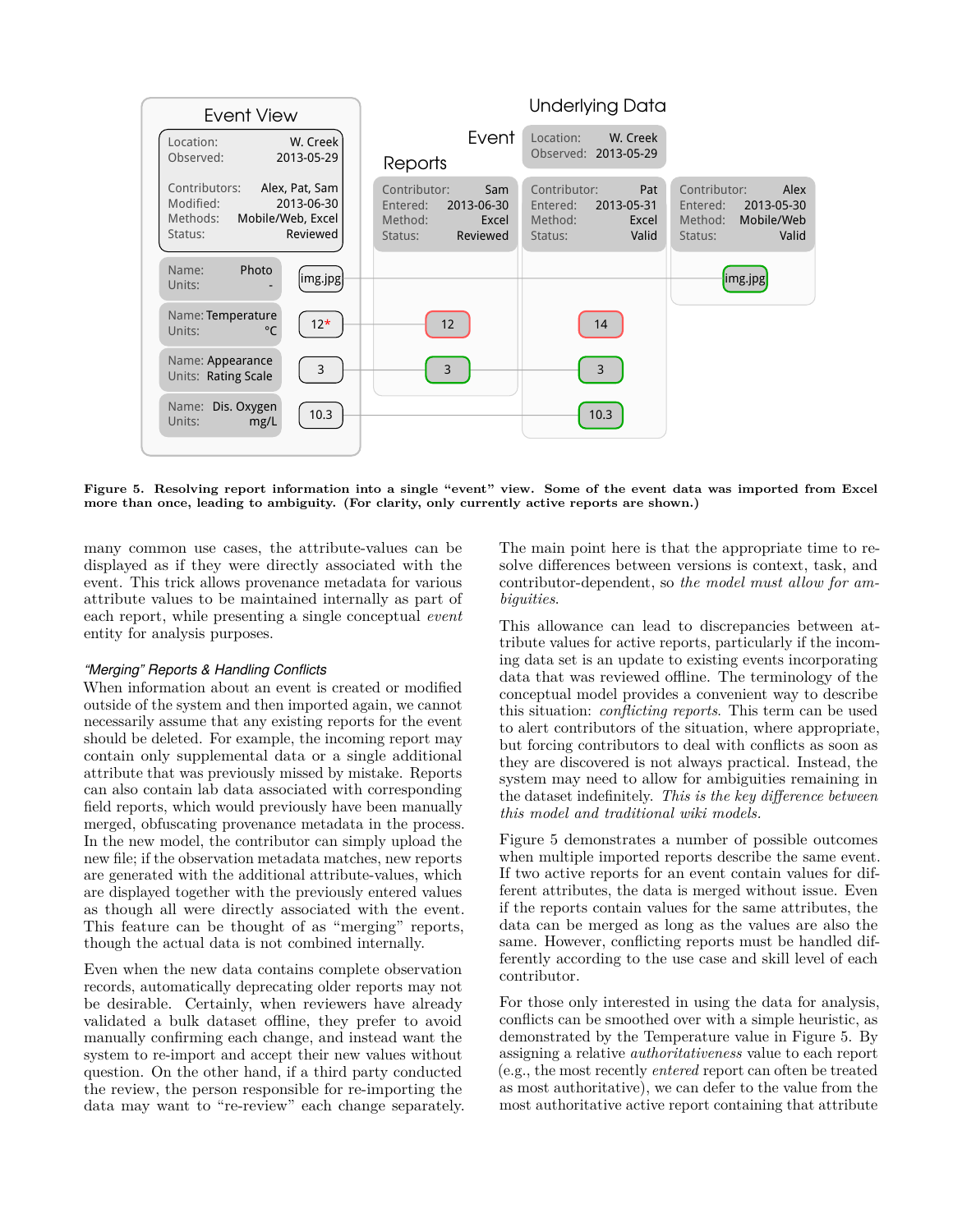whenever there is a conflict. More complex workflows might assign priorities to different report status values (e.g. Provisional, Verified), allowing for more fine-tuned ordering and conflict resolution. This would also permit greater transparency for data use by third parties.

# *Identifying the Relevant Event for an Incoming Report*

So far, we have not dealt with the issue of matching incoming reports to their associated events. The ideal approach would be to include each event's unique ID in exported files, and require that only appropriately annotated files be used for offline editing. Then, when a batch of reports was (re-)imported, the embedded event IDs could be used to match those reports to the existing events.

However, we cannot always control the format of batch files for upload, nor can we always ensure that updated files will contain the events' unique identifiers used within our system. This is especially true for file formats controlled by third parties and standard exchange formats. Fortunately, there is usually a workable *natural key* for each event we can use to match incoming reports to events. For example, assuming only one individual is monitoring a given site once a day, we can assume that any reports for the same site and date should be associated with the same event. The actual natural key used would project-specific, but the concept can be applied generally. It is important to be able to identify a usable natural key: if the key is too general, unrelated reports will be inappropriately merged as if they were the same event, but an overly specific key will prevent merging.

Obviously, this strategy works only as long as none of the fields in the natural key need to be updated. If an event is entered with e.g. the wrong date, uploading a spreadsheet with the correct date would simply create another event unassociated with the old data. One possible workaround might be to step back and compare the entire date range of the contributors' existing data against the date range of the uploaded file and point out any obvious discrepancies. Similarly, there is no explicit support for deletion: if a reviewer deletes a row or column from an exported spreadsheet, they might reasonably expect the same data to be deleted from the associated events upon re-import. As Figure 5 shows, this action would be instead interpreted as a partial update by the model.

#### **DISCUSSION**

As we have demonstrated, the proposed ERAV model facilitates useful data integration tasks that are difficult or impossible to accomplish in previous data models. The model is conceptually straightforward, with intuitive underlying concepts. ERAV builds off of the existing EAV model to implement very flexible systems that can adapt to changing project needs while preserving data provenance.

Like EAV, ERAV is much more complex than a singletable approach. ERAV has the additional complexity of allowing multiple active versions of the same data, as

well as historical versions, to be present in the database at the same time. This has negative implications for system performance[7](#page-9-0) that can be mitigated through various technical means such as indexing, caching, and denormalization to a warehouse table for analysis. However, it may also make it more difficult for new developers to quickly understand and adapt an existing project's software. In particular, the multi-table database structure is somewhat less self-documenting, and effectively requires the application software to properly maintain it. Similarly, the software itself is dependent on the database to dictate the interface layout - a useful but occasionally befuddling feature familiar to designers of EAV systems.

Nevertheless, we argue that the flexibility and provenance capabilities ERAV provides are valuable enough to merit the additional complexity for many, if not most, volunteer monitoring projects. In addition, we have released the source code for a generic implementation of  $ERAV^8$  $ERAV^8$ in an effort to mitigate this complexity and provide a bootstrapping platform for new projects interested in getting started with this approach.

# **Other Uses for ERAV**

While this model was developed in the context of fieldbased citizen science, it has potential applications in a wide variety of domains. It may be useful in nearly any process that involves the exchange and revision of structured data between parties using incompatible software platforms or metadata practices. For example, citizen science data can be seen as a midpoint on a continuum between official or government-maintained datasets, and the more fluid crowdsourced data sets used in areas like crisis informatics.

Government agencies regularly exchange official datasets as part of their workflow. For example, the U.S. Bureau of Reclamation relies on streamflow data downloaded from the U.S. Geological Service to make water supply forecasts. In an ideal world, the data would only be used after it is fully validated and corrected. In practice, however, time constraints mean that the USBR must rely on provisional data sets that may be updated periodically without explicit information about when and why data was changed. This can make it a challenge to explain why a forecast result is coming out differently. With a model like ERAV, it will be possible to incorporate third party data and track changes to it, even if the third party is not explicitly reporting those changes.

FilteredPush [\[28\]](#page-11-15) provides another approach to solving the problem of integrating updates from third parties into authoritative scientific datasets. However, FilteredPush requires that all involved parties use compatible software for sharing and receiving annotations to data. In contrast, ERAV can be used integrate changes from third parties not using ERAV, as long as the exchanged data has a minimally consistent structure.

<span id="page-9-1"></span><span id="page-9-0"></span> $\mathrm{^{7}C}$  oncerns about performance were among the primary reasons CoCoRaHS initially chose not to utilize an EAV schema.  ${}^{8}$ <http://wq.io/vera>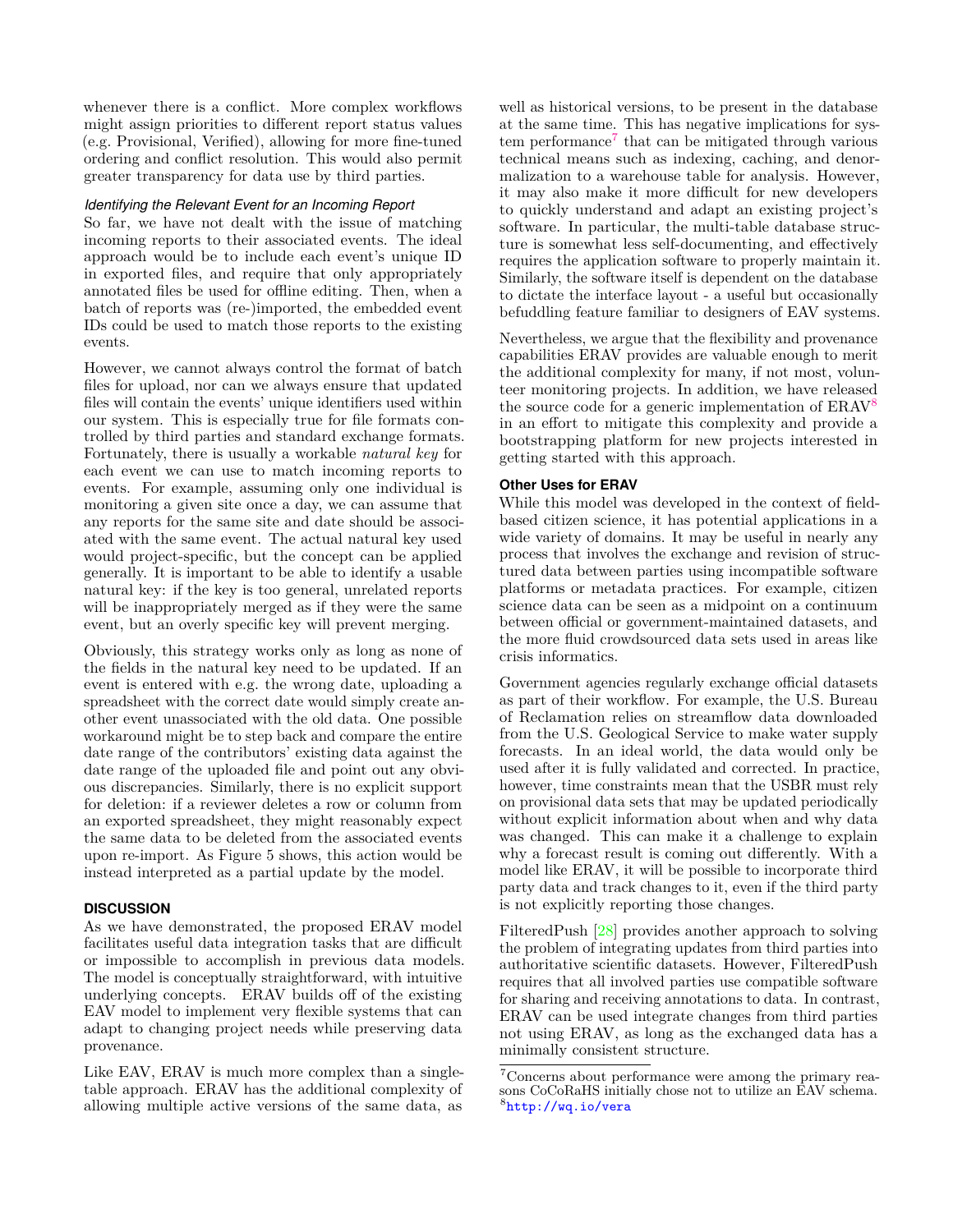Crisis informatics is another area where ERAV may prove useful. In responding to a crisis event, agencies and partners need to retrieve, organize, and evaluate data from multiple external sources (such as social networks) under rapidly changing conditions. This data must then be validated and compared against other available information. ERAV may be useful for tracking crisis reports as they move between databases and review processes. It may also prove useful in tracking revisions to public posts on social media sites that would otherwise be lost. However, the relatively unstructured nature of crisis data means that it may prove challenging to identify a usable natural key in some cases.

In summary, ERAV is most likely to be useful in cases where:

- 1. Structured data is being exchanged and revised between multiple parties or data management platforms,
- 2. The selected (or de facto) exchange format does not include complete provenance information, and
- 3. The entities being described (i.e. events) can be uniquely identified with a stable natural key that does not need to be centrally assigned.

#### **Next Steps**

We plan to implement and evaluate this model with River Watch and potentially with CoCoRaHS. While we believe the model itself is sound, its success will hinge on effectively facilitating the review and integration tasks. Thus, there is a need for more empirical evaluation to better understand the appropriate interfaces for representing "conflicting reports" to contributors of varying skill levels and expertise. We intend to explore this further in a future study. We also note the potential of leveraging other common uses of Excel for review that are missed when only reading cell values for import. For example, River Watch reviewers often use various highlight colors to flag questionable values, but this information is lost after the spreadsheet is ingested. Finally, more technical work is needed to address cases like deletion that the existing model does not handle well.

In closing, recent advances in ICT can help improve tracking of revisions and retention of provenance metadata for citizen science projects. However, it is important to keep in mind that participants' expectations, skill levels, and preferred software tools may not match those idealized by computer scientists. For many projects, building complex data review tools within custom ICT would be over-engineering with minimal benefit. It is often more appropriate to enable bulk import processes, not only to facilitate ingestion of historical records, but as part of the ongoing development and improvement of the quality of the project. Retaining provenance metadata can be a challenge, and our proposed model is an important step toward enabling that capability.

# **Acknowledgments**

We would like to thank the participants and coordinators of the projects we studied, for their input into our understanding of the processes of citizen science. We especially thank Julian Turner for his help in relating CoCoRaHS to the concepts discussed in this paper. We also appreciate the feedback of anonymous reviewers that helped improve this paper. This work is supported in part by NSF Grant OCI-083094.

#### <span id="page-10-2"></span>**REFERENCES**

- 1. Cifelli, R., Doesken, N., Kennedy, P., Carey, L. D., Rutledge, S. A., Gimmestad, C., and Depue, T. The community collaborative rain, hail, and snow network: Informal education for scientists and citizens. *Bulletin of the American Meteorological Society 86*, 8 (2005), 1069–1077.
- <span id="page-10-6"></span>2. Federal Geographic Data Committee and others. FGDC-STD-001-1998. *Content standard for digital geospatial metadata* (1998).
- <span id="page-10-5"></span>3. Fegraus, E. H., Andelman, S., Jones, M. B., and Schildhauer, M. Maximizing the value of ecological data with structured metadata: An introduction to ecological metadata language (EML) and principles for metadata creation. *Bulletin of the Ecological Society of America 86*, 3 (2005), 158–168.
- <span id="page-10-0"></span>4. Firehock, K., and West, J. A brief history of volunteer biological water monitoring using macroinvertebrates. *Journal of the North American Benthological Society 14*, 1 (1995), 197–202.
- <span id="page-10-7"></span>5. Gil, Y., Miles, S., Belhajjame, K., Deus, H., Garijo, D., Klyne, G., Missier, P., Soiland-Reyes, S., and Zednik, S. *A Primer for the PROV Provenance Model*. W3C, 2012. <http://www.w3.org/TR/prov-primer/>.
- <span id="page-10-8"></span>6. Halfaker, A., Geiger, R. S., Morgan, J. T., and Riedl, J. The rise and decline of an open collaboration system: How Wikipedia's reaction to popularity is causing its decline. *American Behavioral Scientist 57*, 5 (2013), 664–688.
- <span id="page-10-4"></span>7. Hartung, C., Lerer, A., Anokwa, Y., Tseng, C., Brunette, W., and Borriello, G. Open Data Kit: Tools to build information services for developing regions. In *Proceedings of the 4th ACM/IEEE International Conference on Information and Communication Technologies and Development*, ACM (2010), 18.
- <span id="page-10-1"></span>8. Howe, J. The Rise of Crowdsourcing. *Wired Magazine 14*, 6 (2006), 1–4.
- <span id="page-10-3"></span>9. Juran, J. M. *Quality control handbook*. McGraw-Hill, 1962.
- <span id="page-10-9"></span>10. Kelling, S., Yu, J., Gerbracht, J., and Wong, W.-K. Emergent filters: Automated data verification in a large-scale citizen science project. In *Proceedings of Workshops at the Seventh International Conference on eScience*, IEEE (2011), 20–27.